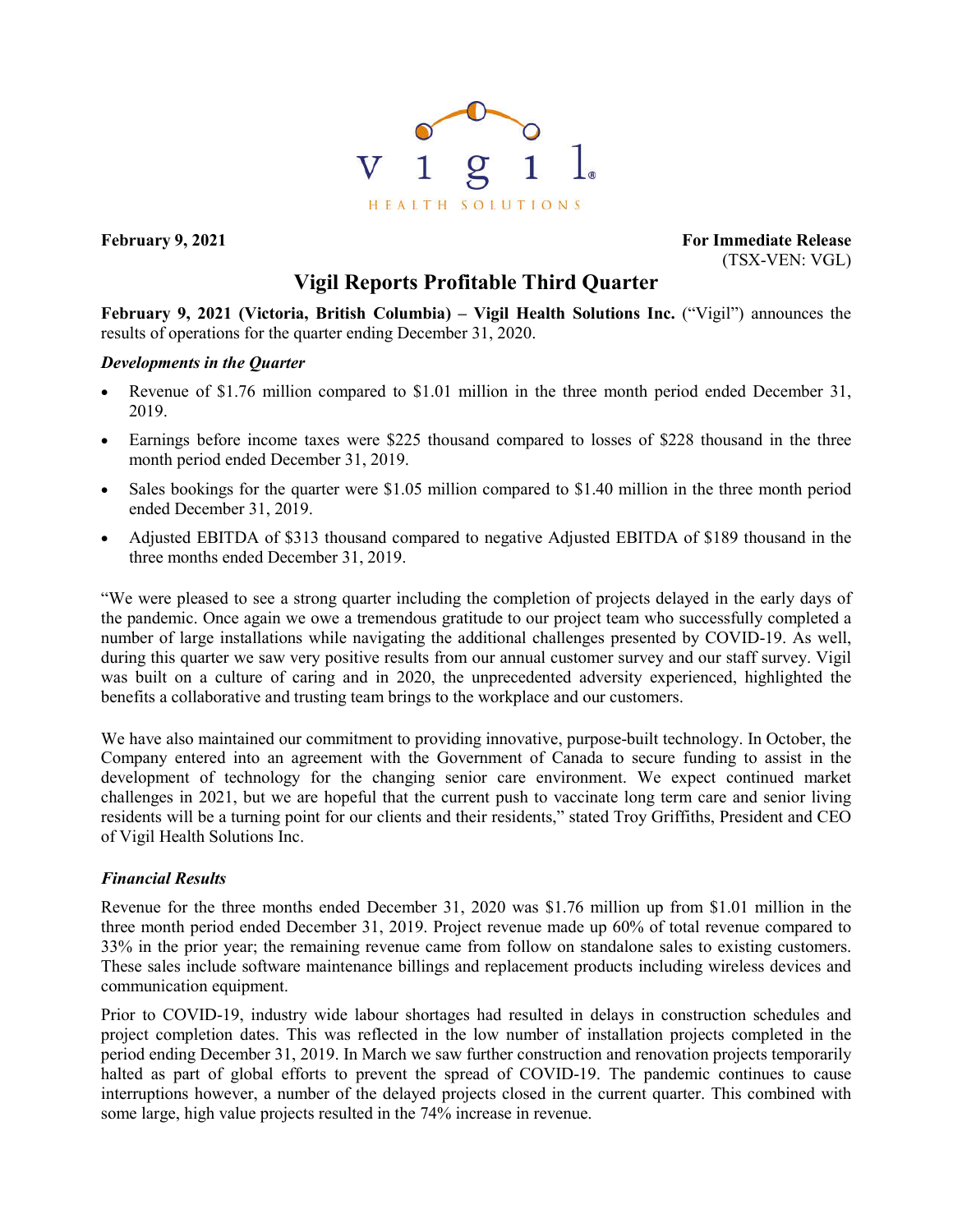Sales bookings for the quarter were \$1.05 million compared to \$1.40 million in the three month period ended December 31, 2019. The majority of sales in the quarter were expansion projects for existing corporate accounts. These retrofits and additions are generally smaller than new construction resulting in lower sales bookings.

At December 31, 2020 Vigil had a backlog of approximately \$3.11 million (including \$1.80 million in deposits and progress billings, recorded as deferred revenue on the balance sheet), a 10% decrease compared to approximately \$3.44 million (including \$1.25 million in deposits and progress billings recorded as deferred revenue on the balance sheet), at December 31, 2019. The Company's backlog is the total estimated revenue for contracts which are signed and have not been completed (and may not have commenced).

The gross margin percentage was 50% for the three months ended December 31, 2020 compared to 56% for the three months ended December 31, 2019. Margin fluctuates depending on product mix. Approximately 3% of the decline reflected a change in allocation of installation and operational staff's administrative time from operating expense to cost of goods. Management made this change to better reflect cost of goods, operating expense and business practice.

Operating expenditures for the three months ended December 31, 2020 were \$603 thousand down 23% from \$785 thousand for the period ended December 31, 2019. The decrease reflects a decline in sales and marketing expenses including reduced travel and promotional expenses due to tradeshow cancelations and other COVID-19 restrictions. The Company also entered into an agreement with the Government of Canada which provides research and development funding, recognized as a deduction to payroll expense. The allocation of installation and operational staff's administrative time to cost of goods further reduced operating expense.

Earnings before income taxes were \$225 thousand compared to losses of \$228 thousand in the three months ended December 31, 2019. Net earnings and comprehensive income were \$158 thousand or \$0.009 per share compared to a net loss of \$228 thousand, or \$0.013 per share in the three months ended December 31, 2019.

Detailed financial statements along with Management Discussion and Analysis have been filed with SEDAR (www.sedar.com).

*Financial information will be mailed to entitled security holders on February 26, 2021, or, upon notice to the Company, entitled security holders may request a copy of financials in advance.*

|                                                                         |                 | Three months ended                     |            | Nine months ended |  |  |
|-------------------------------------------------------------------------|-----------------|----------------------------------------|------------|-------------------|--|--|
|                                                                         |                 | December 31, December 31, December 31, |            | December 31.      |  |  |
|                                                                         | 2020            | 2019                                   | 2020       | 2019              |  |  |
| Revenue                                                                 | \$<br>1,762,886 | 1,011,883                              | 4,387,460  | 3,561,356         |  |  |
| Cost of sales                                                           | 876,389         | 450,165                                | 2,103,845  | 1,618,424         |  |  |
| Gross profit                                                            | 886,497         | 561,718                                | 2,283,615  | 1,942,932         |  |  |
| Expenses                                                                | 603,235         | 785,406                                | 1,558,926  | 2,408,343         |  |  |
| Earnings (loss) before the following items                              | 283,262         | (223, 688)                             | 724.689    | (465, 411)        |  |  |
| Other income (expense)                                                  | (57, 898)       | (4,698)                                | (119, 997) | 7,493             |  |  |
| Earnings (loss) before income taxes                                     | 225,364         | (228, 386)                             | 604,692    | (457, 918)        |  |  |
| Income taxes                                                            | (67, 532)       |                                        | (180, 714) |                   |  |  |
| Net earnings (loss) and comprehensive<br>earnings (loss) for the period | \$<br>157,832   | (228,386)                              | 423,978    | (457, 918)        |  |  |

#### *Summary Financial Information*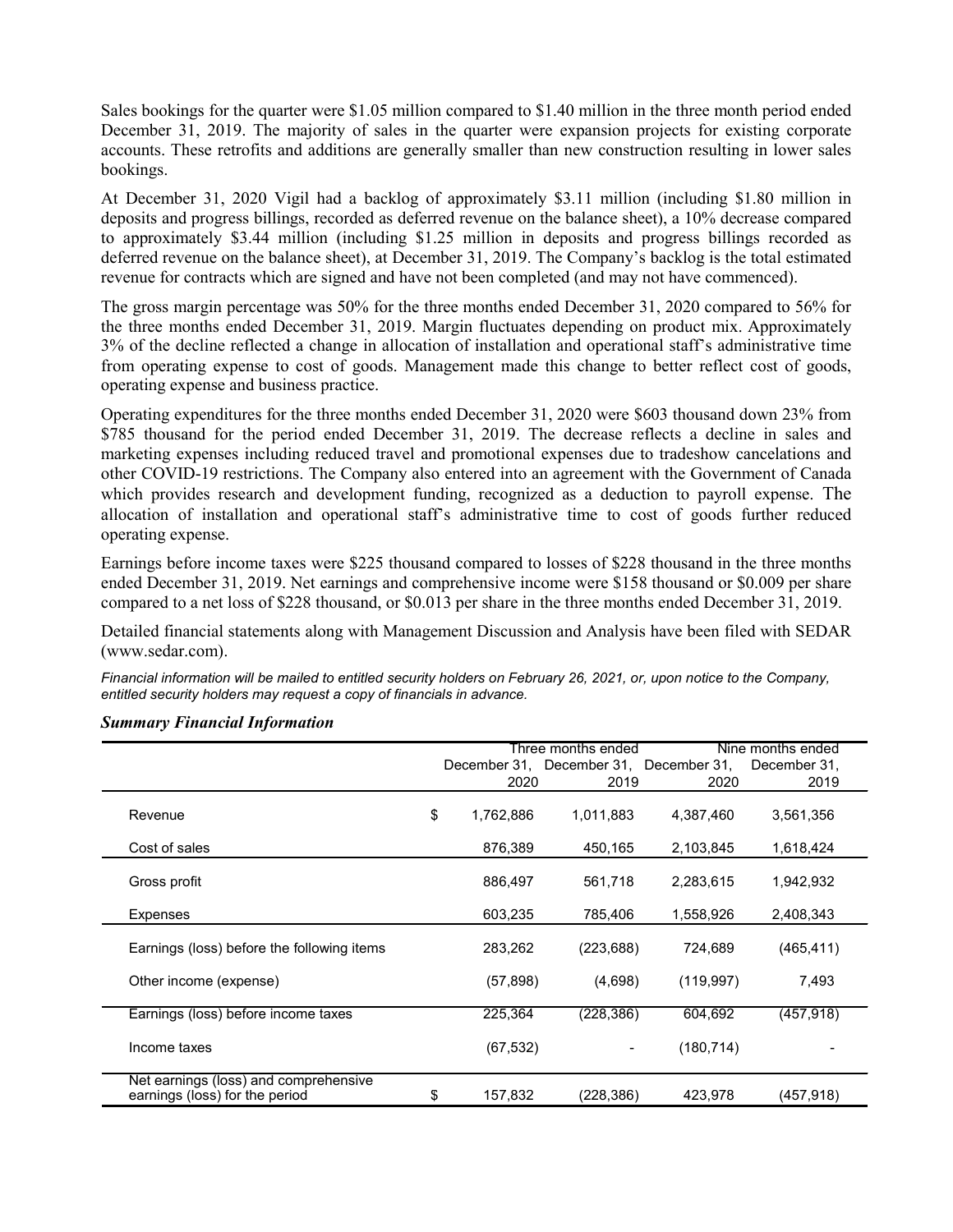## *Non-IFRS Measure*

For the three months ended December 31, 2020, we are disclosing Adjusted EBITDA, a non-IFRS financial measure, as a supplementary indicator of operating performance. We define Adjusted EBITDA as net income before interest, income taxes, amortization excluding amortization of right of use asset for the lease on the Company's head office, stock based compensation and currency gains or losses including derivative foreign exchange differences. We are presenting the non-IFRS financial measure in our filings because we use it internally to make strategic decisions, forecast future results and to evaluate our performance and because we believe that our current and potential investors and analysts use the measure to assess current and future operating results and to make investment decisions. It is a non-IFRS measure, may not be comparable to other companies and it is not intended as a substitute for IFRS measures.

|                                    |               | Three months ended | Nine months ended |            |
|------------------------------------|---------------|--------------------|-------------------|------------|
|                                    | Dec 31.       | Dec 31.            | Dec 31,           | Dec 31,    |
|                                    | 2020          | 2019               | 2020              | 2019       |
| Income for the period              | \$<br>157,832 | (228, 386)         | 423,978           | (457, 918) |
| Add / (deduct)                     |               |                    |                   |            |
| Foreign exchange                   | 55,795        | 14,151             | 116,851           | 17,235     |
| Change in fair value of derivative | (1,908)       | (326)              | (6,698)           | (762)      |
| Interest                           | 4,011         | (9, 127)           | 9.844             | (24, 375)  |
| Tax                                | 67,532        |                    | 180,714           |            |
| Share based payments               | 19,753        | 22,374             | 53,899            | 86,685     |
| Amortization                       | 9,938         | 12,095             | 32,394            | 36,605     |
|                                    | 155,121       | 39,167             | 387,004           | 115,388    |
| <b>Adjusted EBITDA</b>             | \$<br>312,953 | (189, 219)         | 810,982           | (342,530)  |

## *Adjusted EBITDA Reconciliation*

## *About Vigil Health Solutions Inc.*

Vigil offers a proprietary technology platform combining software and hardware to provide comprehensive solutions to the expanding seniors' housing market. Vigil has established a growing presence in North America and an international reputation for being on the leading edge of systems design and integration. Vigil's objective is to offer solutions for the full continuum of care. Vigil's product range includes the innovative wireless Vitality Care System™ featuring discreet 'mini pendants', a nurse call system, mobile fall and incontinence monitoring, resident check in and the award-winning Vigil Memory Care System.

*Certain statements contained in this news release that are not based on historical facts may constitute forward-looking statements or forward-looking information within the meaning of applicable securities laws ("forward-looking statements"). These forward-looking statements are not promises or guarantees of future performance but are only predictions that relate to future events, conditions or circumstances or our future results, performance, achievements or developments and are subject to substantial known and unknown risks, assumptions, uncertainties and other factors that could cause our actual results, performance, achievements or developments in our business or in our industry to differ materially from those expressed, anticipated or implied by such forward-looking statements.*

*Forward-looking statements include all financial guidance, disclosure regarding possible events, conditions, circumstances, or results of operations that are based on assumptions about future economic conditions, courses of action and other future events. We caution you not to place undue reliance upon any such forward-looking statements, which speak only as of the date they are made. These forward-looking statements appear in a number of different places in this presentation and can be identified by words such as "may", "estimates", "projects", "expects", "intends", "believes", "plans", "anticipates", or their negatives or other comparable words. Forward-looking statements include statements regarding the outlook for our future operations, plans and timing for the introduction or enhancement of our services and products, statements concerning strategies or developments, statements about future market conditions, supply conditions, end customer demand conditions, channel inventory and sell through, revenue, gross margin, operating expenses, profits, forecasts of future costs and expenditures, the outcome of legal proceedings, and other expectations, intentions and plans that are not historical fact.*